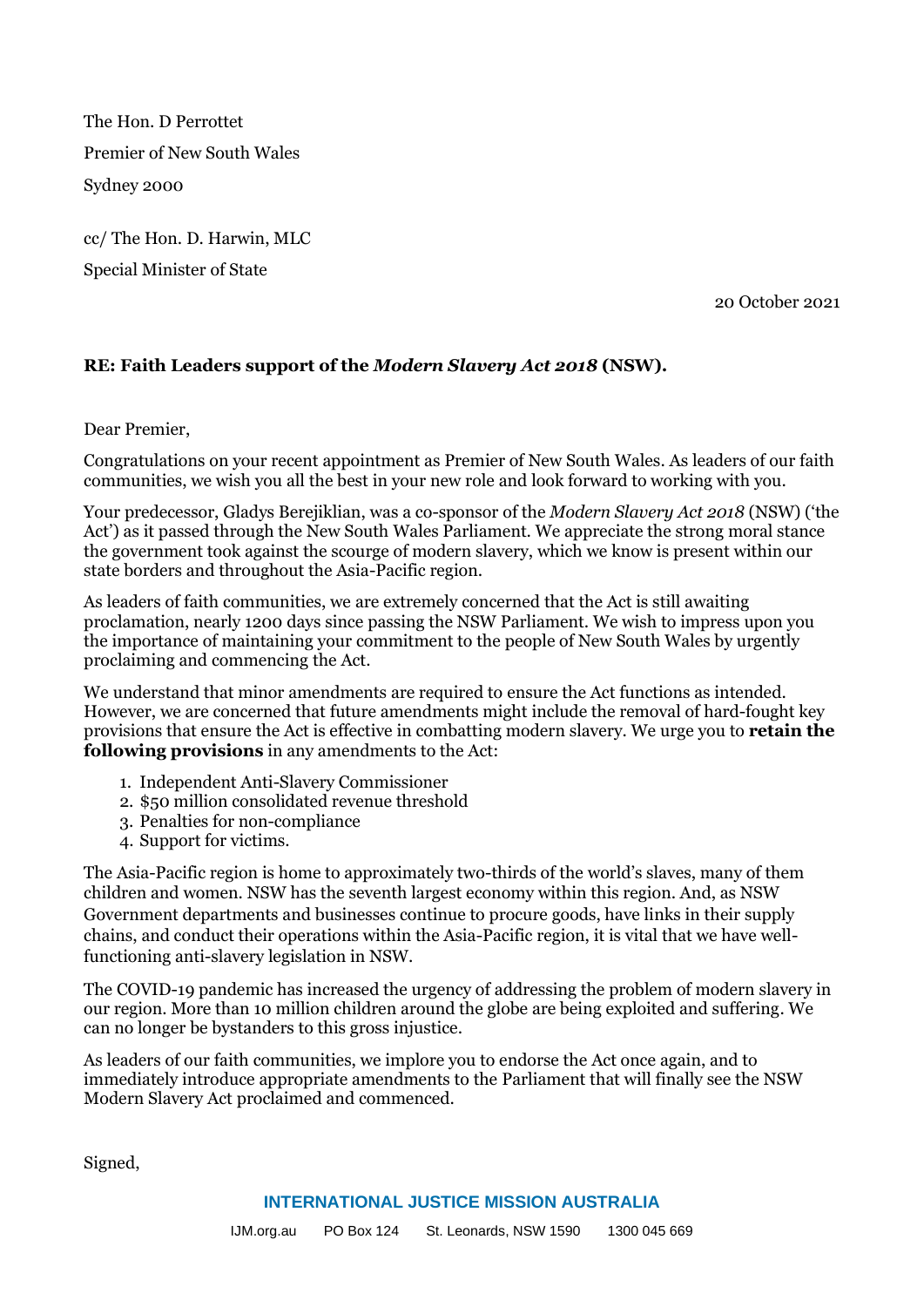

**The Most Rev Kanishka Raffel**

Archbishop

Anglican Diocese of Sydney



President Australian National Imams Council

# **NSW Council of Churches**

**ADVANCING A CHRISTIAN PERSPECTIVE** 

### **Archbishop Kanishka Raffel**

President NSW Council of Churches

#### **The Right Reverend Dr Michael Stead**

Bishop of South Sydney Anglican Diocese of Sydney



**Reverend Stu Cameron** CEO and Superintendent Wesley Mission



**Ben Peletier** Chairman, NSW Reformed Church Northern Beaches Christian Reformed Church



Founding Director and Nat. Vice President Hindu Council of Australia



**DARLINGHURST** 

**Reverend Dr Matthew Wilcoxen**

Rector St John's Anglican Darlinghurst

### **INTERNATIONAL JUSTICE MISSION AUSTRALIA**

[IJM.org.](http://ijm.org/)au PO Box 124 St. Leonards, NSW 1590 1300 045 669